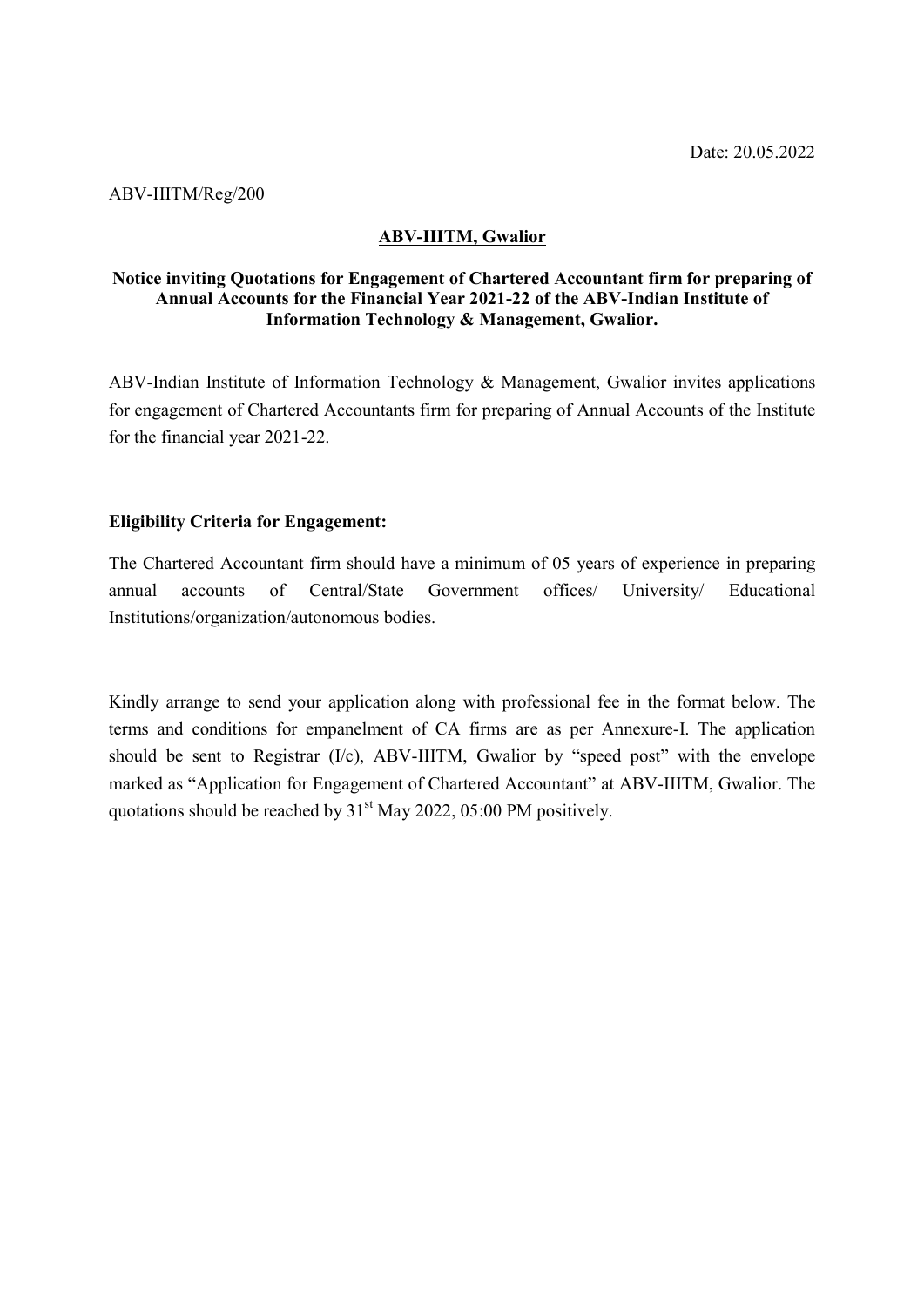#### APPLICATION FORMAT

01-Name of the Firm:

02-Address:

03-Contact Numbers:

04-Constitution:

05-Details of partners of the firm with their membership Number and the date of association with the firm as employee / partner:

06-Year of Establishment:

07-Registration Number of ICAI: (Copy to be enclosed)

08-Income Tax PAN Number of the firm (copy to be enclosed):

09-GST Registration Number of the firm (copy to be enclosed):

10-Gross income in last 3 financial years (copy of ITR to be enclosed):

11-Details of staff employed (specify the number of article clerks separately):

12-Details of Branches, if any, contact No. of branch, Name of the person in-charge of the Branch: 13-Details of professional experience in Government Department/ central/state government educational institute/organization/autonomous bodies: (Copy to be enclosed)

14-Any other information about the work experience of the firm / partners / employees:

15-Professional Fee (excluding GST) charged for Preparation of Annual Accounts of the Institute: